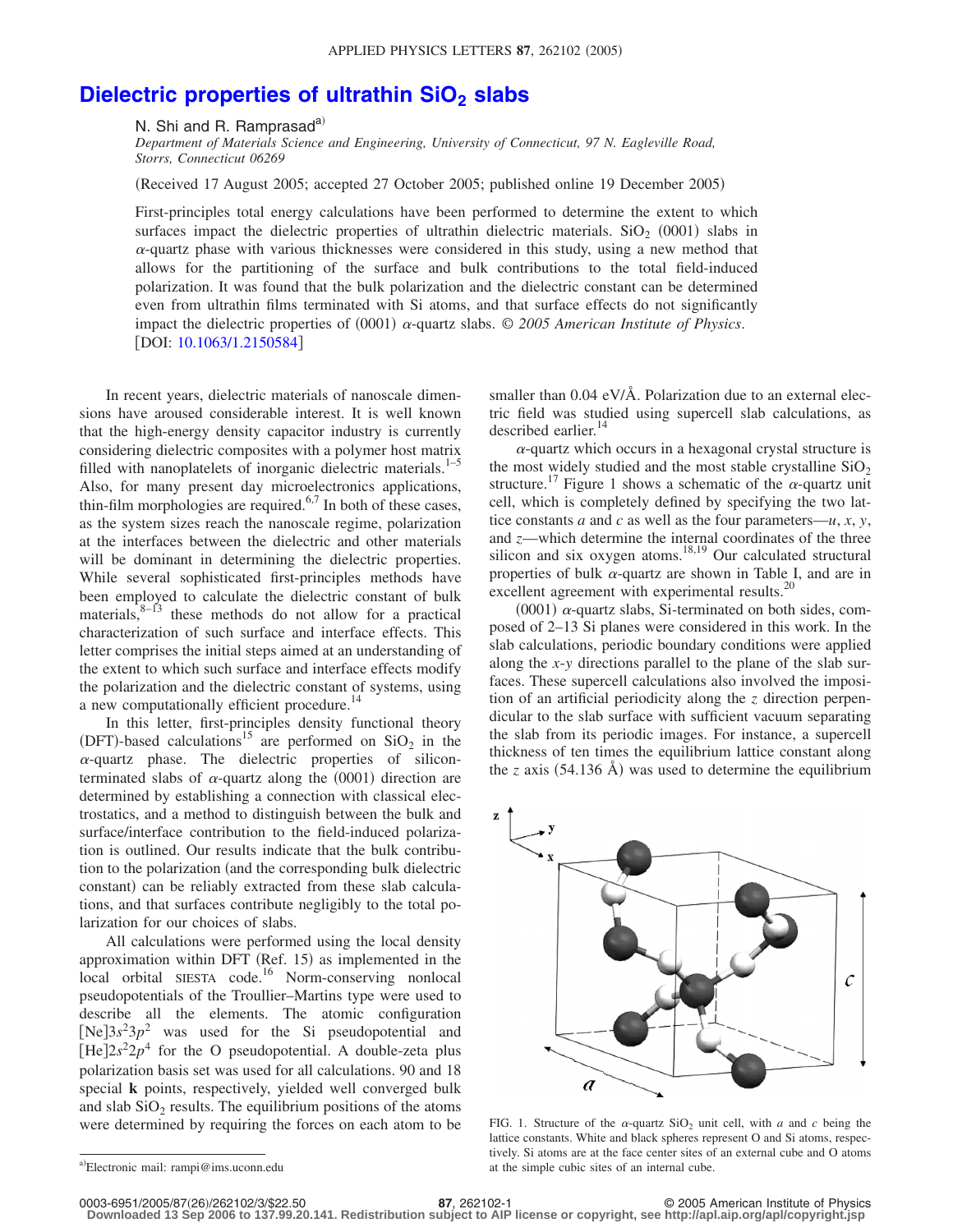TABLE I. Lattice constants  $(a \text{ and } c)$  in  $\AA$ , and internal coordinates  $(u, x, y, z)$  of  $\alpha$ -quartz.

|               | Theory | Expt. <sup>a</sup> |
|---------------|--------|--------------------|
| $\mathfrak a$ | 4.9099 | 4.9160             |
| $\mathcal{C}$ | 5.4136 | 5.4054             |
| $\mathcal{U}$ | 0.4641 | 0.4697             |
| $\mathcal{X}$ | 0.4016 | 0.4135             |
| y             | 0.2720 | 0.2699             |
| Z.            | 0.1101 | 0.1191             |

 $a$ See Ref. 20.

slab geometry in the absence of an external electric field. The calculated surface relaxations for all eight slabs are shown in Table II. The change of interlayer distances after relaxation is consistent with intuition and previous studies. $2^{1,22}$  For all surfaces,  $\Delta d_{12}$  as defined in Table II is negative, corresponding to a reduction (compared to the bulk value) of the interlayer distance between the first and the second Si layers.  $\Delta d_{23}$  and  $\Delta d_{34}$ , where applicable, are relatively very small indicating that the surface relaxations are restricted to just the top two layers. The choices of these Si-terminated slabs were motivated by the fact that they have a intrinsic net dipole moment of zero in the absence of an electric field as explicitly ascertained by calculation.

In the next step, we exposed the slabs to an external electric field *E*ext of 0.1 V/Å. The dipole moment per unit surface area of an isolated slab,  $m_0$ , induced due to the external applied field was calculated using a method described earlier.<sup>14</sup> The dipole moment as calculated by SIESTA is induced due to a combination of the external field and the spurious field due to the periodic image dipoles. It can be shown that the dipole moment calculated by SIESTA, *m*, is related to the true dipole moment of an isolated slab,  $m_0$ ,  $by<sup>14</sup>$ 

$$
\frac{1}{m} = \frac{1}{m_0} - \left(\frac{1}{\varepsilon_0 E_{\text{ext}}}\right) \frac{1}{L},\tag{1}
$$

where *L* is the supercell height or thickness perpendicular to the slab surface, and  $\varepsilon_0$  and  $E_{ext}$  are the permittivity of free space and the external electric field, respectively. Thus, the intercept from a plot of the calculated 1/*m* versus 1/*L* for any given slab will yield the true field-induced dipole moment per unit area of the isolated slab.

Figure 2 shows a plot of  $m_0$  versus the slab thickness, both when the silicon and oxygen atoms were fixed at their

TABLE II. Surface relaxation in various slabs of  $\alpha$ -quartz.  $\Delta d_{ij} = (d_{ij})$  $-d_0$ / $d_0$ , where  $d_{ij}$  is the distance along the *z* direction between Si atoms in the *i*th and *j*th planes, and  $d_0 = 1.8018$  Å is the corresponding distance in bulk  $\alpha$ -quartz.

| No. of Si planes            | $\Delta d_{12}$ (%) | $\Delta d_{23}$ (%) | $\Delta d_{34}$ (%) |
|-----------------------------|---------------------|---------------------|---------------------|
| $\mathcal{D}_{\mathcal{L}}$ | $-42.385$           | .                   | .                   |
| 3                           | $-20.276$           | .                   | .                   |
| 4                           | $-16.851$           | $-2.838$            | .                   |
| 5                           | $-17.358$           | 1.336               | .                   |
| 6                           | $-17.536$           | 1.434               | 0.010               |
| 7                           | $-17.666$           | 1.392               | 0.110               |
| 10                          | $-17.631$           | 0.568               | $-0.197$            |
| 13                          | $-17.631$           | 0.598               | $-0.090$            |
|                             |                     |                     |                     |



FIG. 2. Dependence of the total dipole moment density of an isolated  $SiO<sub>2</sub>$ slab on the slab thickness.

field-free positions (indicated as "unrelaxed"), and when all atoms were allowed to move to their equilibrium positions in response to the applied electric field (indicated as "relaxed").

From a classical point of view, we expect  $m_0$  to scale linearly with the thickness of the slab, *t*, with the bulk polarization given as  $m_0/t$ . However, atoms in the neighborhood of a surface or interface find themselves in chemically different environments compared to the bulk atoms due to changes in the coordination chemistry, oxidation states, and surface/interface relaxations. We thus expect the atomic species in the surface region to respond differently to an external electric field compared to the same species in the bulk region, allowing for a partitioning of the slab into surface and bulk regions. For thick enough slabs, a change in the total slab thickness translates to an equivalent change in the thickness of the bulk region, with the thickness of the surface region remaining the same. Consequently, we expect changes in  $m_0$  to scale linearly with changes in the slab thicknesses. The surface contribution to the total dipole moment, on the other hand, is not expected to depend on the thickness of the slab (for thick enough slabs). The above discussion does not hold for "thin" slabs that do not contain a sufficient amount of bulk region.

These intuitive notions are quantitatively realized for the  $SiO<sub>2</sub>$  slabs considered here as shown in the plots of Fig. 2. We also observe an interesting behavior, similar to that seen in HfO<sub>2</sub> slabs studied earlier.<sup>14</sup> Based on Table II, it is apparent that the surface relaxations are restricted to the top two layers, and that the correct values of the surface relaxations are recovered for slabs containing just five layers of Si planes (corresponding to a slab thickness of about 7.2 Å). This indicates that a minimum slab thickness of 7.2 Å is required to ensure the presence of a sufficiently thick bulk region. We thus expect a linear relationship between  $m_0$  and the slab thickness for slab thicker than 7.2 Å. While we do indeed see this expected behavior in Fig. 2 for both the relaxed and unrelaxed cases, we see only very slight departures from this linearity for slabs much thinner than 7.2 Å, indicating that even ultrathin  $SiO<sub>2</sub>$  layers actually display bulklike dielectric properties. As a reminder, we have considered only Si-terminated  $SiO<sub>2</sub>$  slabs. Termination by other species, such as H, OH, and metal atoms, may cause the surface contribution to  $m_0$  (i.e., the intercept and small thickness behavior of the plots in Fig. 2) change drastically, thereby

**Downloaded 13 Sep 2006 to 137.99.20.141. Redistribution subject to AIP license or copyright, see http://apl.aip.org/apl/copyright.jsp**